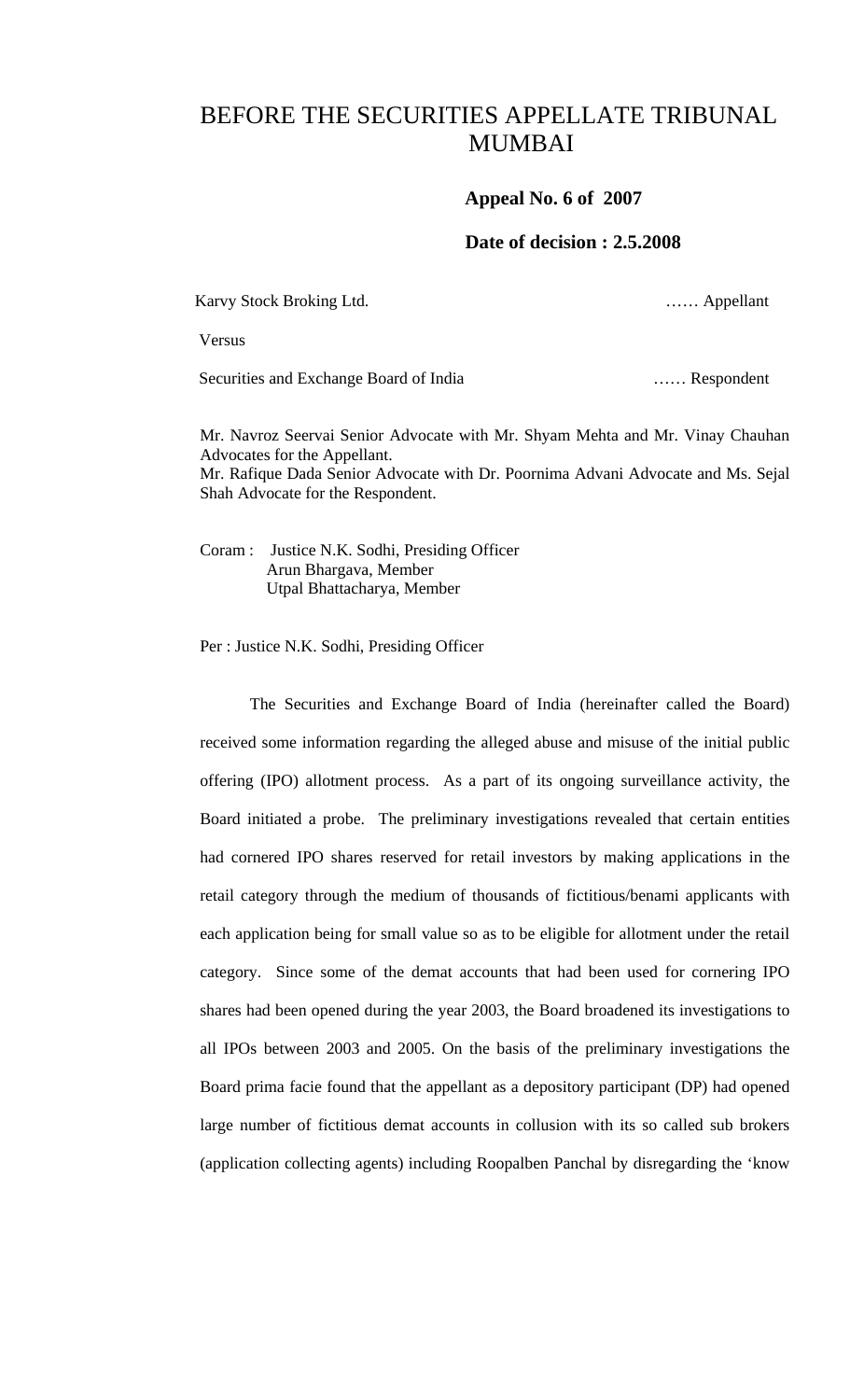your client' norms and that it also provided finance to the fictitious entities and indulged in fabrication of documents. After examining the role played by the appellant in the IPO scam, the Board prima facie concluded as under:-

> "As may be seen from the discussions in the following paragraphs, it appears that Karvy DP having strategised the business plan for wrenching the IPO market, aided abetted and actively colluded with Roopalben Panchal and other clients by not only opening thousands of dematerialized accounts in fictitious/benami names in gross disregard of KYC norms and providing/arranging IPO finance to these benami/fictitious entities but also by indulging in fabrication of documents to cover the tracks."

The investigations also revealed that subsequent to the receipt of IPO allotment, fictitious/benami allottees transferred the shares to the key operators who controlled those accounts and who in turn transferred the shares to the persons financing the transactions, that is, those who made available the funds for executing the game plan. The Board also found that the financiers in turn sold the shares on the first day of the listing and made a windfall gain since the price of allotment was far less than the listing price in view of the booming market. In view of the aforesaid conclusions, the Board by an ex-parte ad-interim order dated April 27, 2006, inter alia, directed the appellant not to carry on the activities as DP till the completion of the enquiry and passing of final order except for effecting transfer of beneficial owner account to another DP on request. Apart from the appellant, 24 key operators including Roopalben Panchal and 82 financiers (as identified by the Board in its order dated April 27, 2006) had also been directed not to buy, sell or deal in the securities market including IPOs till further directions.

(2) As a result of the investigations, the Board further found that the financiers who had received the shares from the key operators were the ultimate beneficiaries of the IPO abuse committed by the key operators and the DPs. It is pertinent to mention that the terms 'Financier' and 'Master Account Holders / Key Operators' were defined in the order. Financier, according to the Board, was one who provided finance for IPO subscription and was the ultimate beneficiary in the scheme of cornering retail allotment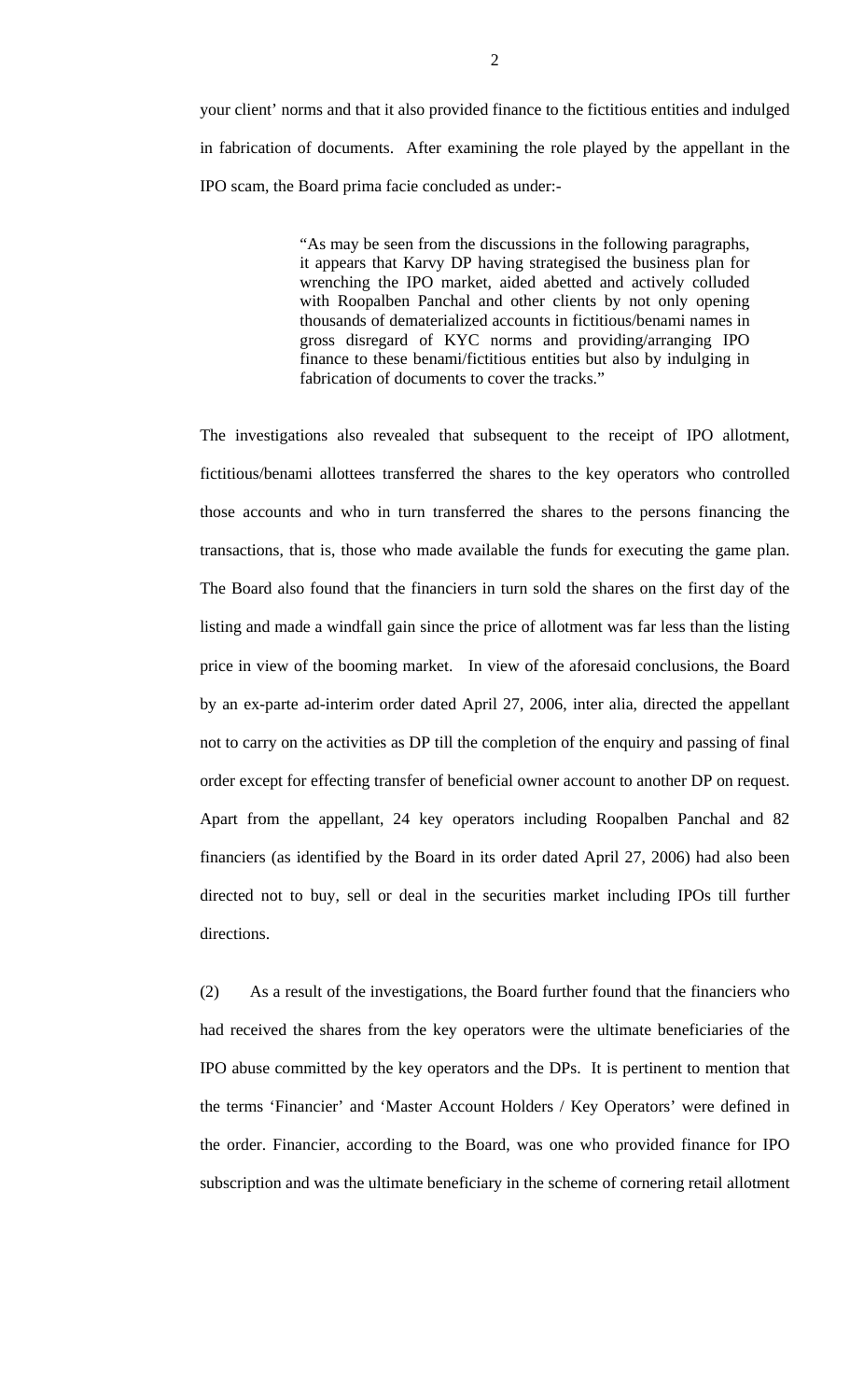and forking out a big gain on sale immediately after listing. Key operators are the 24 entities including Roopalben Panchal as identified in the said order whose demat accounts were used for temporarily parking credits received from a multitude of afferent accounts before transfer to the financiers. The ex-parte order dated April 27, 2006 was later confirmed in the case of most of the entities by passing separate orders after affording an opportunity of hearing to them. In the case of the appellant, the ex-parte order was confirmed on May 26, 2006. After the completion of investigations, the Board initiated appropriate proceedings against all the concerned entities including the key operators and the financiers and those are in progress. In the case of the appellant two separate proceedings were initiated - (i) enquiry under the Securities and Exchange Board of India (Procedure for Holding Enquiry by Enquiry officer and Imposing Penalty) Regulations, 2002 (enquiry regulations) and (ii) adjudication proceedings under chapter VI A of the Securities and Exchange Board of India Act, 1992 (for short the Act). The Appellant had been found to have played a dubious role as a DP by allegedly opening large number of fictitious demat accounts in collusion with Roopalben Panchal and others. For these illegalities/violations the Board ordered an enquiry under the enquiry regulations. The appellant is also alleged to have financed some transactions as a stock broker and is said to have made an illegal gain of Rs.7,79,125/- for which adjudication proceedings had been ordered by the Board. While appropriate proceedings were pending against the entities concerned including the enquiry and adjudication proceedings against the appellant and when their guilt was yet to be established and whether any of those entities had made any ill-gotten gains was yet to be found out, the Board felt the need to require those entities which, according to it, were perpetrators of the fraud leading to the IPO scam, to disgorge in larger public interest the ill-gotten gains made by them to ensure that those were not hidden or transferred. By an ex-parte order dated November 21, 2006, the Board directed 10 entities including the appellant herein to disgorge a sum of Rs.115.82 crores. Entities which have been asked to disgorge are the two depositories and their participants. Since appropriate proceedings in the form of enquiries and adjudication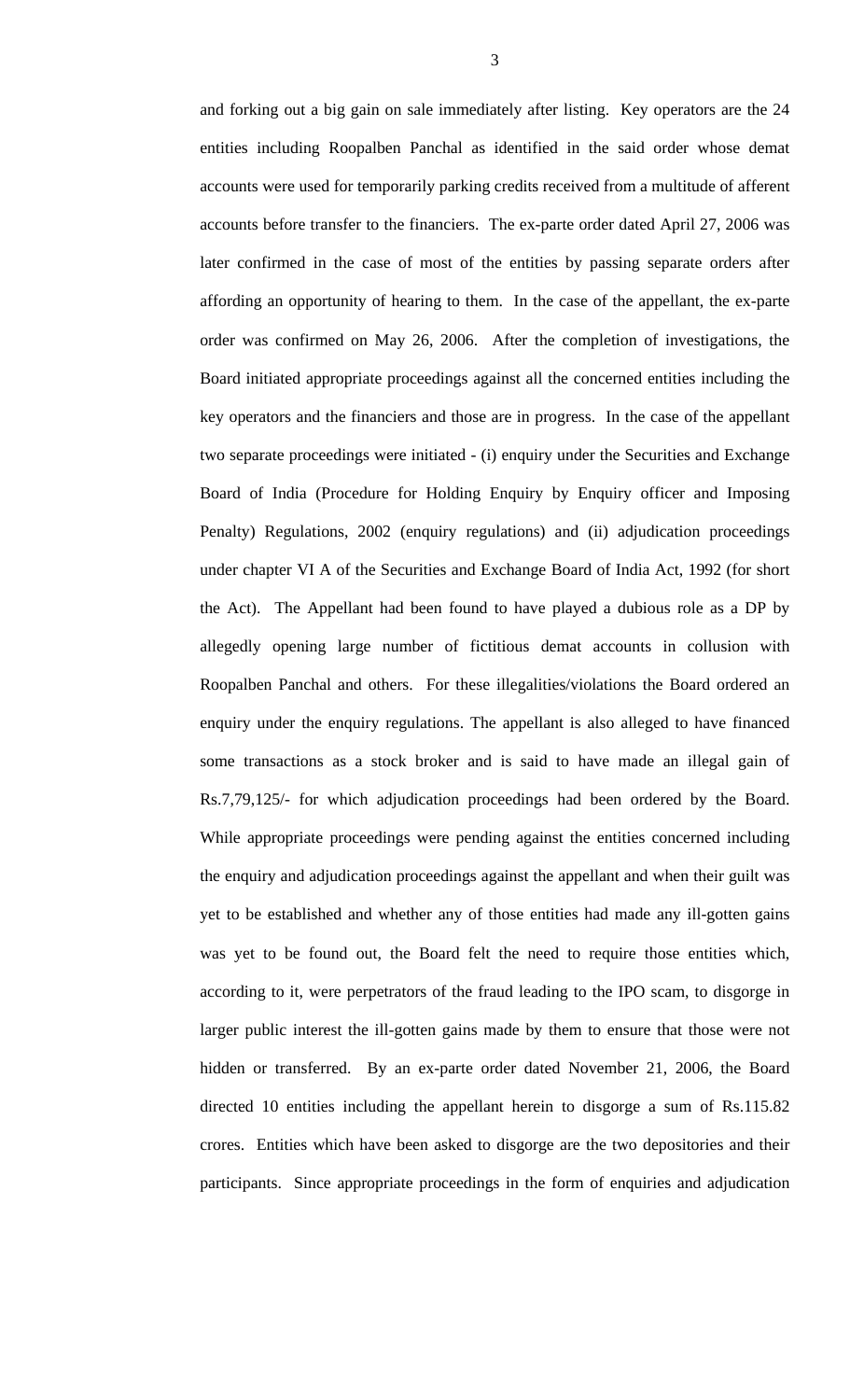proceedings were pending when this ex-parte order came to be passed, the Board observed in para 47 of the order that "**There will be no separate hearing granted to the parties, as the findings of this order will be co-terminus with the findings of the enquiry. A final order on the substantive area of wrong-doing will render a person liable under this order and conversely, any final order exonerating the person will free the person from any liability from this order**." The liability of all the 10 entities to disgorge the aforesaid amount was made joint and several as, according to the Board, they were a party to one large fraud where they either deliberately closed their eyes when the wrong doers perpetrated their illegality or were actively involved in the transactions. Quite interestingly, the Board observed that the exact apportionment of the liability between various parties could be decided by them inter se either by settlement or by suits of indemnity/contribution between each other and from all persons including financiers, key operators and other violators. It was further observed that "**It is not in the interest of the public that the regulator should spend its time in deciding private disputes between various perpetrators of the IPO fraud/cornering of shares**". It is against this order that the present appeal has been filed.

(3) The appellant is one of the 10 entities against whom the impugned order has been passed. It filed the present appeal to challenge that order. The other 9 entities also challenged the order by filing Appeals no. 147 and 149 of 2006, 5 and 7 to 12 of 2007. All these appeals including the present one came up for hearing before us on 22.11.2007. We allowed the appeals of the other nine entities on the short ground that the appellants therein had not been afforded an opportunity of hearing before the impugned order of disgorgement was passed against them. Same is the position with the present appellant. While allowing the other appeals we left it open to the Board to initiate, in accordance with law, disgorgement proceedings against such entities as may become liable to disgorge. The learned senior counsel for the appellant herein did not want us to pass the same order in this appeal. This appeal was accordingly separated from the bunch of other appeals and is being disposed of by this order.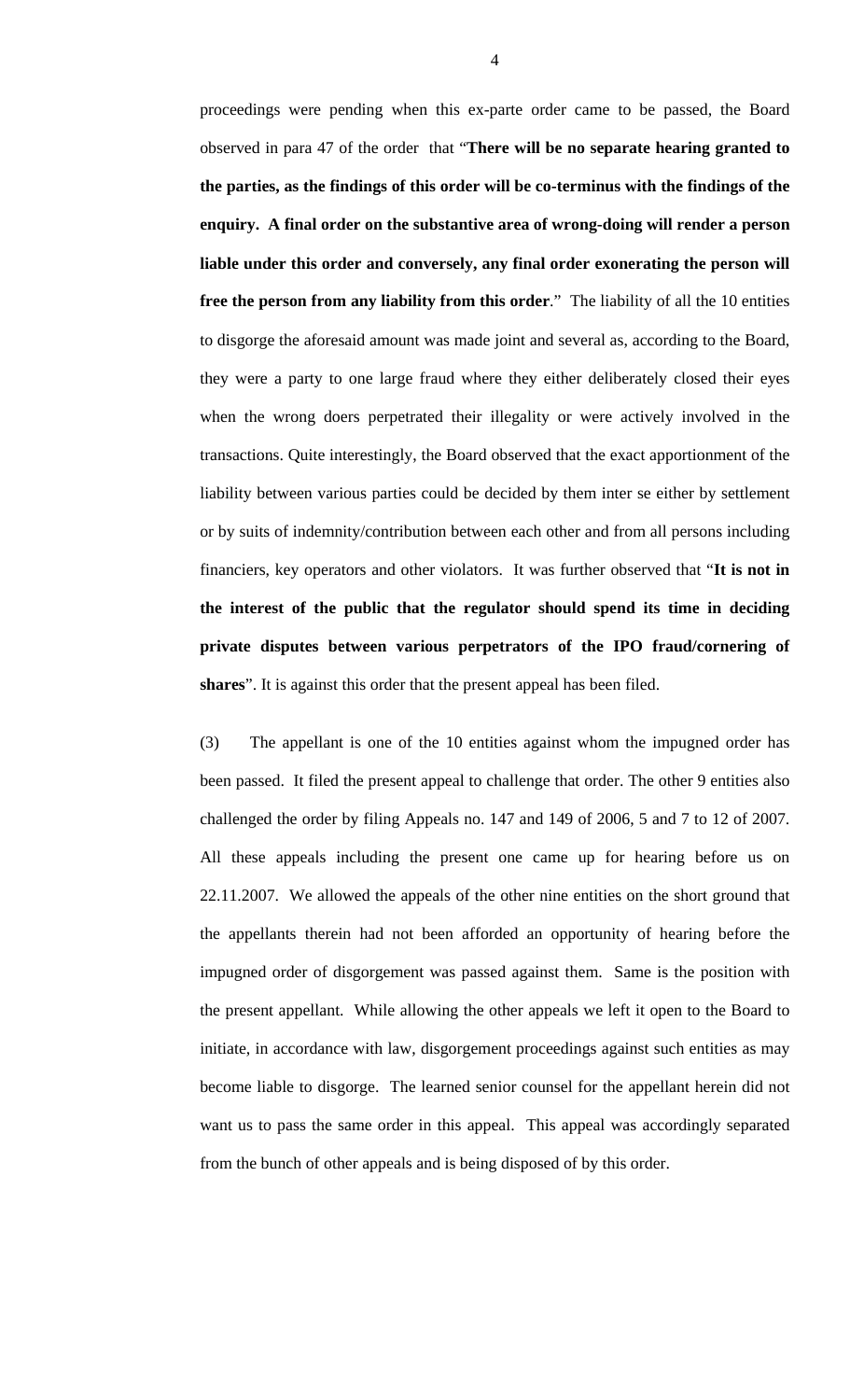(4) Shri N. H. Seervai learned senior counsel for the appellant took us through the record and strenuously urged that in the case of the appellant, the enquiry proceedings under the enquiry regulations initiated against it had already come to an end and that the appellant had been found guilty of some wrong doings for which a notice was issued to it to show cause why the appellant be not prohibited from acting as a DP for a period of 18 months and that by order dated 22.6.2007 the Board while accepting the enquiry report has prohibited the appellant from opening fresh demat accounts till the end of December 2007. Appeals no. 75 and 111 of 2007 have been filed by the appellant against this order which are pending. He further pointed out that the enquiry officer after holding an enquiry relied upon the findings of the investigating officer and concluded that the appellant had not made any illegal gains and, therefore, the Board having accepted that report could not initiate fresh proceedings for disgorgement against the appellant. Shri Rafique Dada, learned senior counsel, appearing for the Board was equally emphatic in contending that the question of ill-gotten gains made by the appellant has not been examined by the Board in view of the stay order granted by us on 11.1.2007 while admitting this appeal and other appeals. He also argued that in view of the said order, the Board could not have gone into that question and that the appellant whether it be a DP or a registered stock broker, is a composite entity and the Board would like to examine the question of ill-gotten gains, if any, made by it as a result of its wrongful acts. The learned senior counsel took us through the detailed order dated 22.6.2007 and urged that in view of the serious charges established against the appellant and the strong findings recorded against it, it would be in public interest to allow the Board to examine the question of ill-gotten gains made by the appellant.

(5) Before we deal with the contentions of the parties, it is necessary to understand what disgorgement is. It is a common term in developed markets across the world though it is new to the securities market in India. Black's Law Dictionary defines disgorgement as "The act of giving up something (such as profits illegally obtained) on demand or by legal compulsion." In commercial terms, disgorgement is the forced

5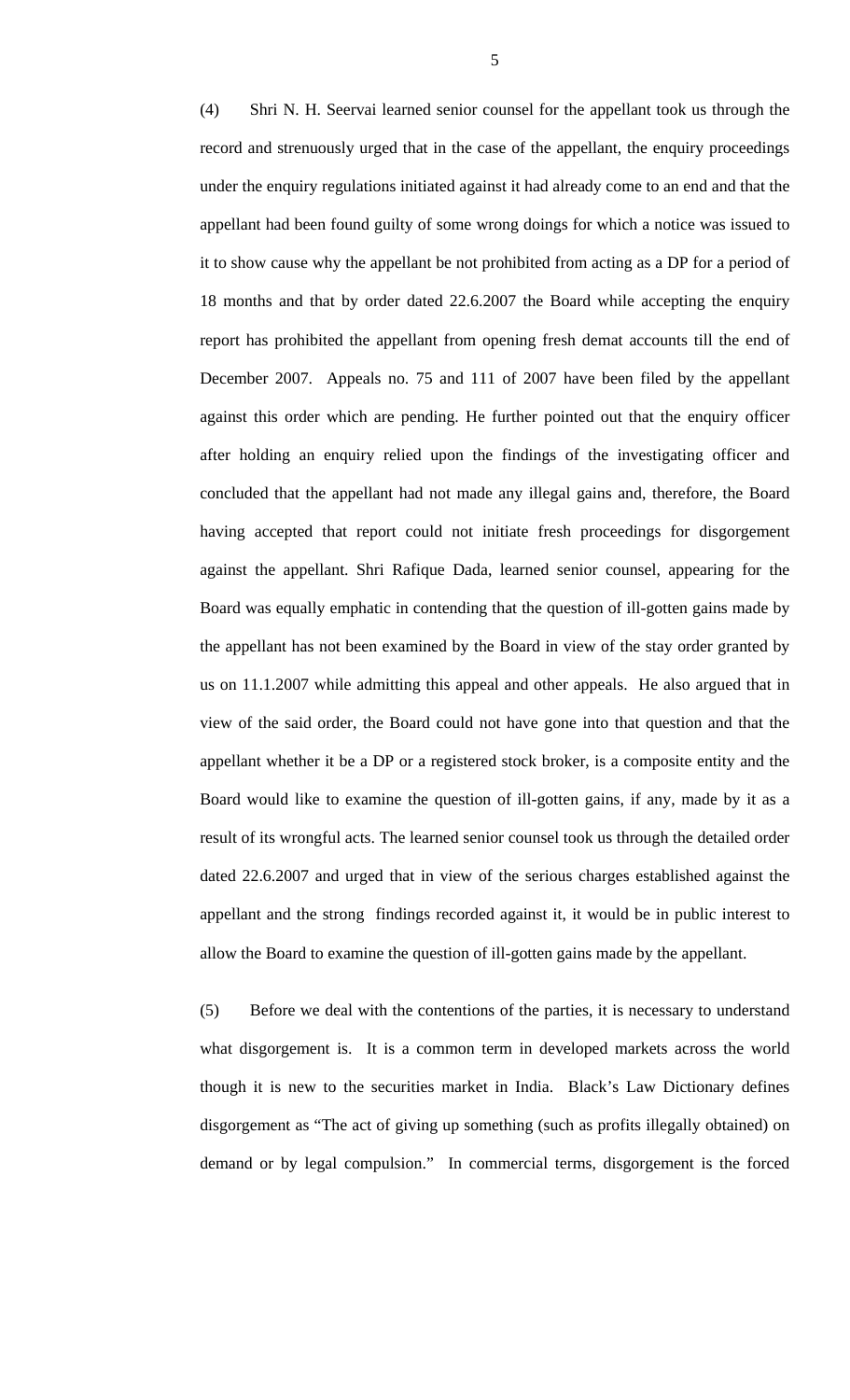giving up of profits obtained by illegal or unethical acts. It is a repayment of ill-gotten gains that is imposed on wrongdoers by the courts. Disgorgement is a monetary equitable remedy that is designed to prevent a wrongdoer from unjustly enriching himself as a result of his illegal conduct. It is not a punishment nor is it concerned with the damages sustained by the victims of the unlawful conduct. Disgorgement of illgotten gains may be ordered against one who has violated the securities laws/regulations but it is not every violator who could be asked to disgorge. Only such wrongdoers who have made gains as a result of their illegal act(s) could be asked to do so. Since the chief purpose of ordering disgorgement is to make sure that the wrongdoers do not profit from their wrongdoing, it would follow that the disgorgement amount should not exceed the total profits realized as the result of the unlawful activity. In a disgorgement action, the burden of showing that the amount sought to be disgorged reasonably approximates the amount of unjust enrichment is on the Board.

(6) We will now deal with the rival contentions of the parties. In the light of what we have said above, the only question that needs to be answered is whether any finding has been recorded at any stage of the proceedings that the appellant has made no illegal gains. If there is such a finding, as contended by the learned senior counsel for the appellant, then he is right and the Board cannot be permitted to initiate fresh proceedings for that purpose and if not, it would be open to the Board to go ahead. We have given our thoughtful consideration to the contention of the appellant and express our inability to agree with Shri Seervai, learned senior counsel, appearing on its behalf. The enquiry officer has not recorded any finding to the effect that the appellant made no illegal gains. As a matter of fact, the issue whether the appellant had made any illgotten gains as a result of its unlawful activities was not the subject matter of the enquiry. The enquiry officer was enquiring into the alleged misdeeds of the appellant and the question of disgorgement did not arise before him. The learned senior counsel for the appellant referred to the following observations made by the enquiry officer in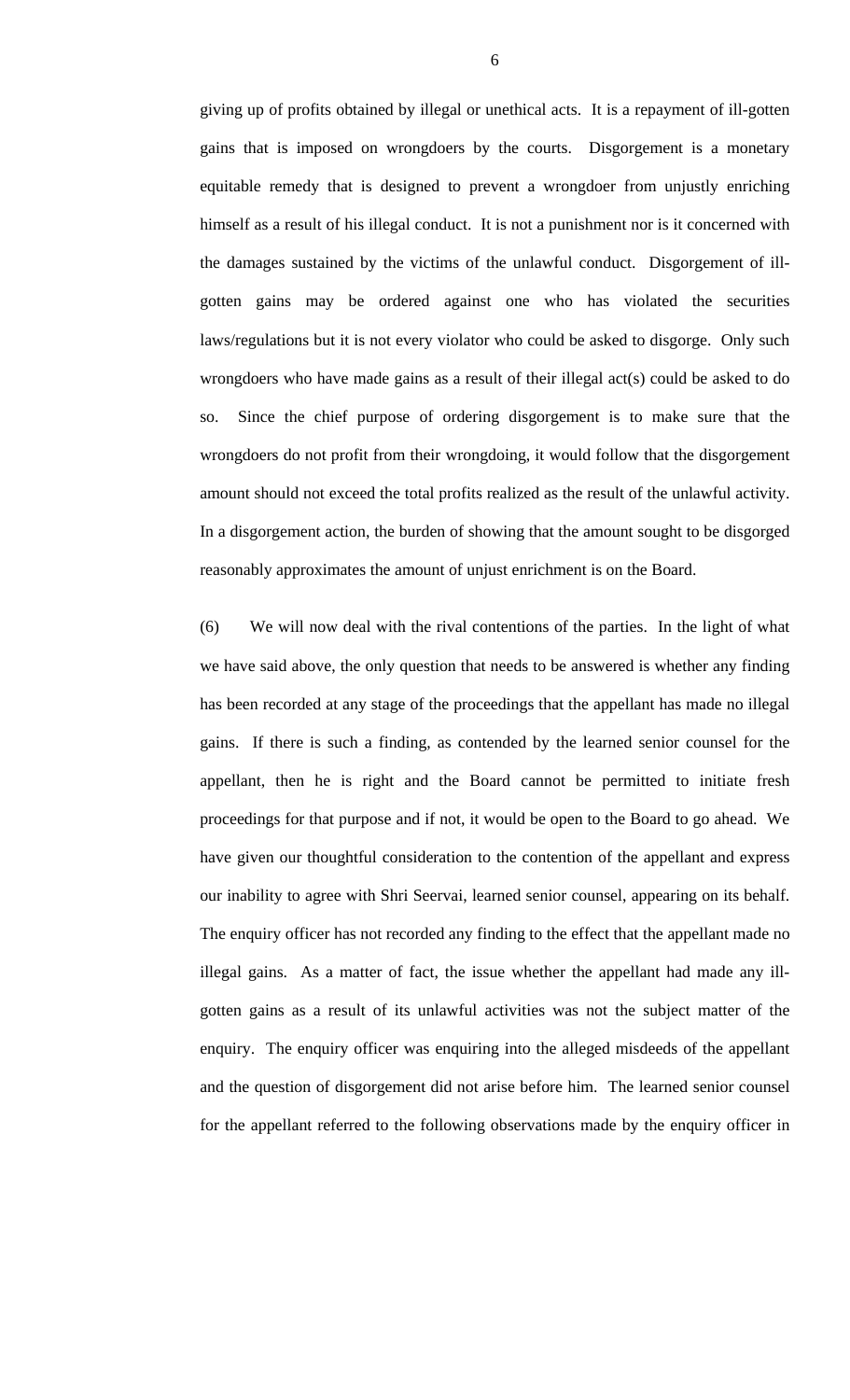para 46.1 of his enquiry report to contend that there was a positive allegation against the appellant that it had made undue gains:

> "…It is alleged that above practice adopted by a market intermediary like Karvy group acting in concert with Key Operators is a deceptive, fraudulent and manipulative device aimed at cornering the shares and making undue gains in the process to the detriment of the retail investors.…"

Again, reference is made to paragraphs 46.2.6 and 46.3.1 of the enquiry report and it is

urged that the enquiry officer after noticing the denial of the appellant that it had made

no undue gains, has recorded a finding in its favour that it had in fact not made any such

gains. Reliance is placed on the following observations made by the enquiry officer:

"46.2.6 It is denied that Karvy group has acted in concert with any of the Key operators or had indulged in any deceptive, fraudulent or manipulative practice aimed at cornering the shares and making undue gains in the process to the detriment of retail investors as alleged. It is submitted that Karvy group has neither made any undue gains nor has cornered any shares to the detriment of retail investors."

"46.3.1 In this regard it is pertinent to note the submission of Karvy DP that it had given funding only in respect of 5 Public issues and the said entities were acting as IPO sub brokers in many other public issues and also in respect of many other institutions. Further, it is noted that the investigation report had not mentioned that the gain from the above illegal activities accrued to Karvy DP. It is pertinent to note from the submissions of Karvy DP that it has gained only DP charges and interest earned in the financing activity. Considering the above submission and also considering the submission of Karvy that margin money was collected in respect of the said entities though belatedly, it cannot be concluded on the basis of the existing evidence that the said key operators were the front entities of Karvy."

We have carefully gone through the aforesaid observations of the enquiry officer and have not been able to persuade ourselves to agree with the appellant that a finding has been recorded that it made no illegal gains as a result of its wrongful activities. This issue has not at all been examined during the course of the enquiry. We have also gone through the show cause notice dated September 22, 2006 that was issued to the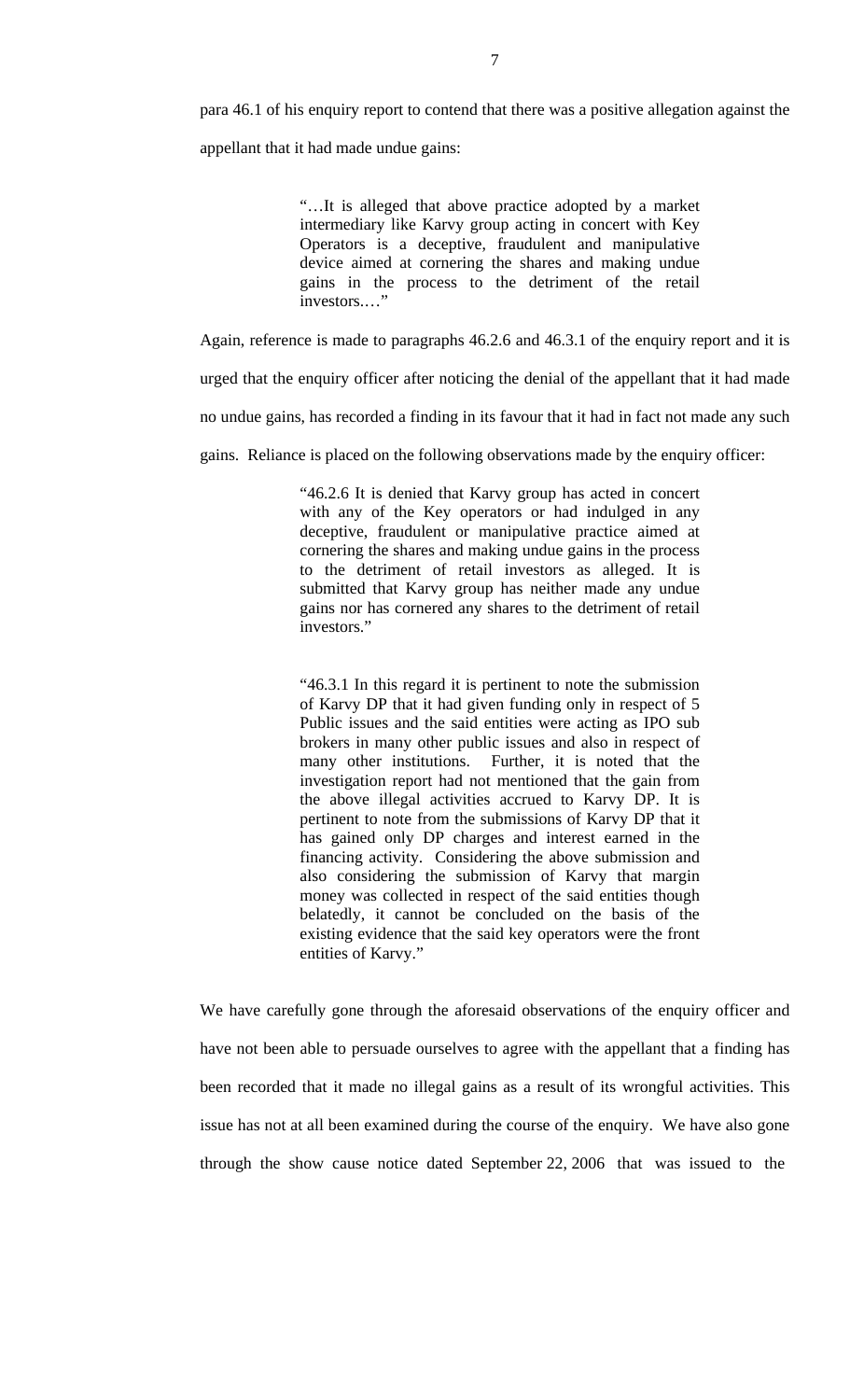appellant by the enquiry officer and are of the view that the question of ill-gotten gains, if any, made by the appellant was not the subject matter of that notice and only the details of its wrong doings have been referred to therein. We are also of the considered opinion that the enquiry officer has not undertaken any exercise to find out the ill-gotten gains, if any, made by the appellant and the enquiry was only to find out the wrongful acts allegedly committed by the appellant. The observations to which reference has been made by the learned senior counsel for the appellant are to be read in the context of the illegalities allegedly committed by the appellant. Those cannot be read out of context to mean that a firm finding had been recorded that no illegal gains had been made. The observations have no reference to any specific charge in the show cause notice pertaining to illegal gains and those could not be used to urge that the Board should not be allowed to initiate disgorgement proceedings separately if it otherwise chooses to do so. It is true that the enquiry report has been accepted by the Board as contended on behalf of the appellant and that is why a penalty has been levied debarring it from opening fresh demat accounts till the end of December 2007. Mere acceptance of the enquiry report by the Board does not, in our view, advance the case of the appellant. Further, on receipt of the enquiry report another show cause notice was issued to the appellant on May 4, 2007 enclosing the enquiry report. We have perused that show cause notice as well and find that there is nothing therein to suggest that the appellant had made ill-gotten gains or anything about disgorgement. In this view of the matter, we have no hesitation in holding that the question regarding illegal gains, if any, made by the appellant has not been examined at all at any stage of the proceedings.

(7) This, however, does not mean that the appellant has to fail. It is the admitted case of the parties that the impugned order was passed without affording an opportunity of hearing to the appellant and other entities which have been ordered to disgorge a sum of Rs.115.82 crores. The least that was required of the Board was to have called upon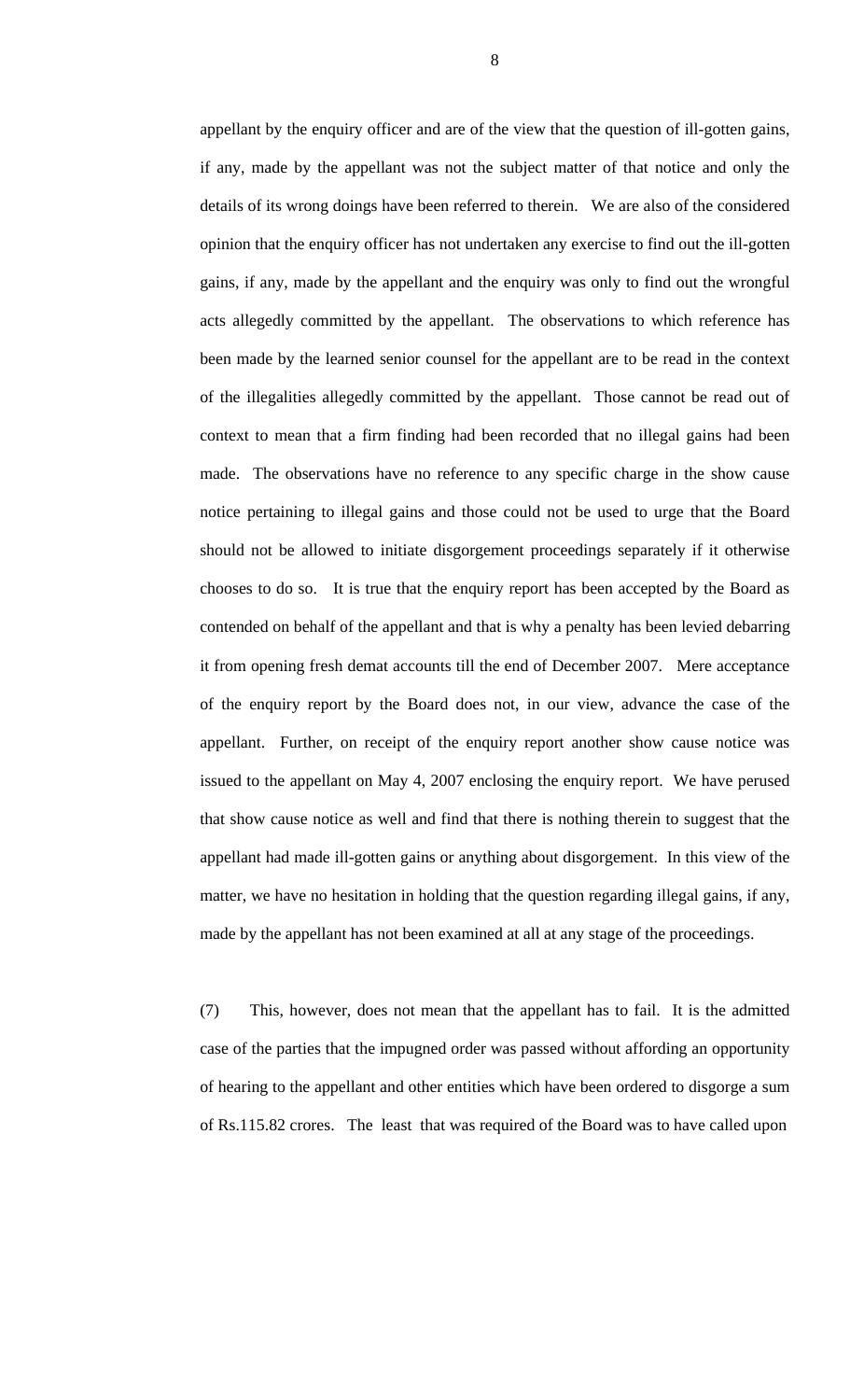the appellant to show cause why it should not be ordered to disgorge the amount determined in the impugned order. Not having done so, the principles of natural justice have been flagrantly violated. The impugned order, therefore, deserves to be set aside on this ground alone. We also cannot approve the observations made by the Board in para 47 of the impugned order which have been reproduced in the earlier part of our order and are of the view that action for disgorgement should have been initiated only after the appropriate proceedings against the entities had concluded and their guilt established. We are satisfied that the case of the appellant is no different from the case of the other entities against whom appropriate proceedings are still pending and whose appeals came up for hearing before us on 22.11.2007.

(8) Before concluding, we cannot resist expressing our anguish over the irrational manner in which the Board proceeded to pass the impugned order only against the two depositories and their participants. Why we say so is that by its ex-parte order dated April 27, 2006 which is to be read as a part of the impugned order, the Board itself had found that the financiers of the key operators were the ultimate beneficiaries of the IPO scam and it went on to identify 82 financiers and even computed the illegal gains made by some of them in that order and yet issued no directions to them to disgorge the illegal gains made by them. Instead, the two depositories and their participants against whom enquiries are pending have been ordered to disgorge the entire amount of illegal gains without even recording a finding that they made any such gains. If the illegal gains were made by financiers it was they who ought to have been directed to disgorge the amount. One is left guessing why the Board did not issue such directions to them. It did not even initiate disgorgement proceedings against them for reasons better known to the Board. It appears that after identifying the financiers who were the ultimate beneficiaries of the scam, the Board turned a nelson's eye towards them and chose to proceed against the depositories and their participants and that too, exparte which, to say the least, was most unfair. What is really amazing is that the Board has noticed the correct position in law in para 30 of the impugned order but did not follow the same and